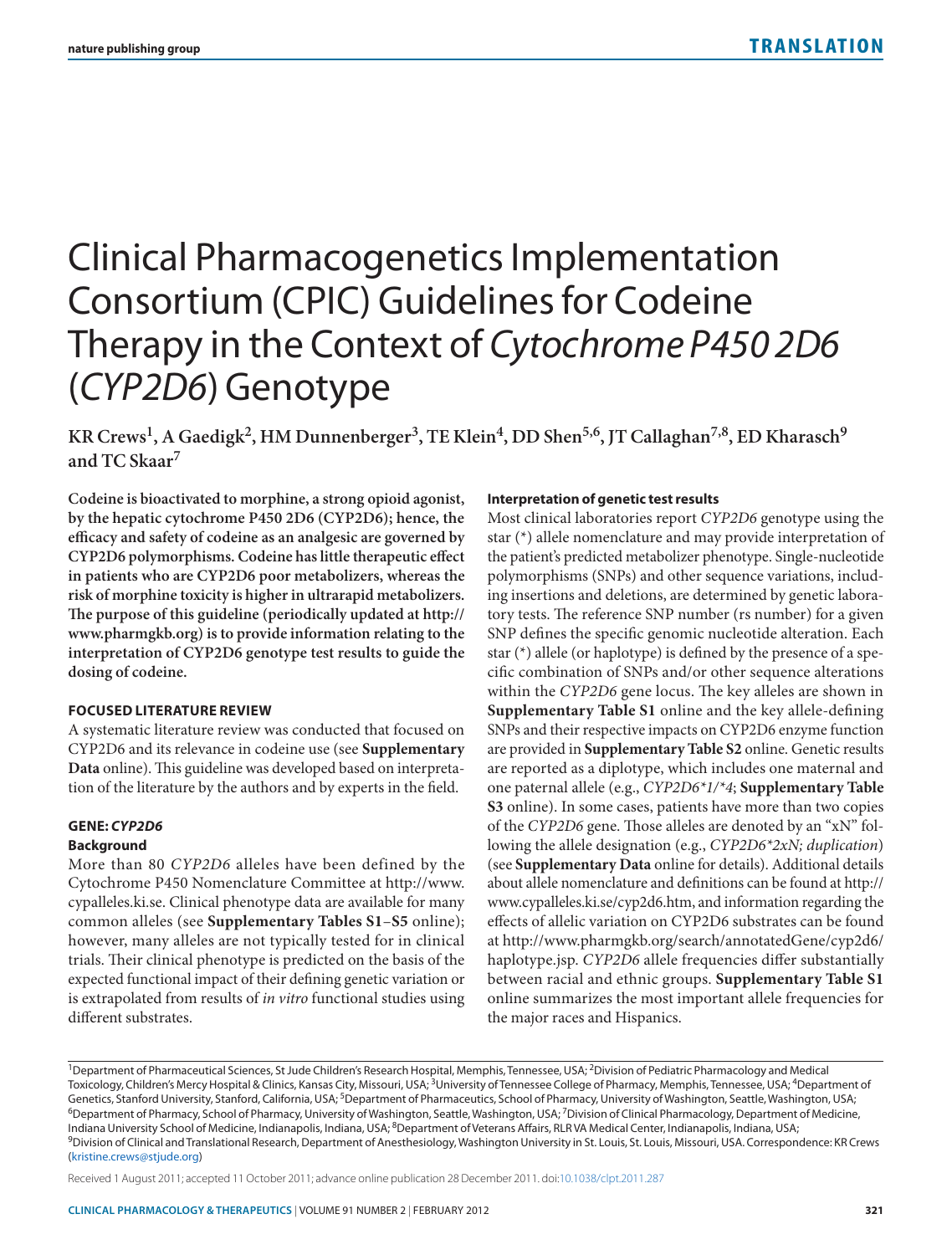The combination of alleles is used to determine a patient's diplotype. *CYP2D6* alleles are characterized as wild-type (normal function), reduced-function, or nonfunctional based on the expected activity level of the enzyme for which they encode. Each functional group is assigned an activity value ranging from 0 to 1.0 (e.g., 0 for nonfunctional, 0.5 for reduced function, and 1.0 for fully functional).1 **Supplementary Table S4** online describes the activity score values assigned to selected alleles. If multiple copies of the *CYP2D6* gene are detected, the activity score is multiplied by the number of copies of each allele present. The total CYP2D6 activity score is the sum of the values assigned to each allele, which typically ranges from 0 to 3.0 but may exceed 3.0 in rare cases.<sup>1,2</sup>

The CYP2D6 activity score relates to the phenotype classification system as follows (**[Table](#page-1-0) 1**): patients with an activity score of 0 are poor metabolizers, those with a score of 0.5 are considered intermediate metabolizers, and those with a score of 1.0, 1.5 or 2.0 represent a range of extensive metabolizers. Patients with a score >2.0 are classified as ultrarapid metabolizers. The extensive metabolizer phenotype represents normal (wild-type) enzyme activity. $1-3$ The incidence of poor and ultrarapid metabolizers varies greatly (0–10% and 0–29%, respectively) among various populations. Selected CYP2D6 activity scores are provided in **Supplementary Table S3** online, and predicted phenotypes of common diplotypes are summarized in **Supplementary Table S5** online.

It is noted that subjects with genotypes giving rise to an activity score of 1.0, caused by a diplotype containing one functional and one nonfunctional allele or containing two reduced-function alleles, are classified by some investigators as "intermediate metabolizers." Regardless of the term used to describe such

<span id="page-1-0"></span>

| Table 1 Assignment of likely codeine metabolism phenotypes |
|------------------------------------------------------------|
| based on CYP2D6 diplotypes                                 |

| Likely phenotype <sup>a</sup>                               | <b>Activity</b><br>score | Genotypes                                                                                                                                                                                                                            | <b>Examples of</b><br>diplotypes    |
|-------------------------------------------------------------|--------------------------|--------------------------------------------------------------------------------------------------------------------------------------------------------------------------------------------------------------------------------------|-------------------------------------|
| Ultrarapid<br>metabolizer<br>$(-1-2%$ of patients)          | >2.0                     | An individual carrying<br>more than two copies of<br>functional alleles                                                                                                                                                              | *1/*1xN, *1/*2xN                    |
| Extensive<br>metabolizer<br>(~77–92% of<br>patients)        |                          | 1.0-2.0 <sup>b</sup> An individual carrying<br>two alleles encoding full $*1/*41,*1/*4,*2/*5$ ,<br>or reduced function or<br>one full function allele<br>together with either one<br>nonfunctional or one<br>reduced-function allele | $*1/*1, *1/*2, *2/*2,$<br>$*10/*10$ |
| Intermediate<br>metabolizer<br>$(-2 - 11\%$ of<br>patients) | $0.5^{b}$                | An individual carrying<br>one reduced and one<br>nonfunctional allele                                                                                                                                                                | $*4/*10$ , $*5/*41$                 |
| Poor metabolizer<br>(∼5–10% of<br>patients)                 | 0                        | An individual carrying<br>no functional alleles                                                                                                                                                                                      | $*4$ /*4, *4/*5, *5/*5,<br>$*4/*6$  |

<sup>a</sup>The frequency estimates are based on data from Caucasians and may differ substantially for other ethnicities. See **Supplementary Data** online for estimates of phenotype frequencies among different ethnic/geographic groups. <sup>b</sup>Note that some investigators define patients with an activity score of 0.5 and 1.0 as intermediate metabolizers and define patients with an activity score of 1.5 and 2.0 as extensive metabolizers. Classifying patients with an activity score of 1.0 as extensive metabolizers in this guideline is based on data specific for formation of morphine from codeine in these patients.<sup>13</sup>

individuals (extensive metabolizers or intermediate metabolizers), they have lower CYP2D6 activity than subjects with two fully functional alleles (activity score of 2.0) and higher activity as compared with subjects with one reduced and one nonfunctional allele (with an activity score of 0.5). Given that there is no gold standard for phenotype classification, genotypes that result in CYP2D6 activity scores of 1.0, 1.5, and 2.0 are grouped together as extensive metabolizers in this guideline, which is based on data specific for codeine metabolism (**Supplementary Table S6** online).

It should be noted that reference laboratories providing clinical *CYP2D6* genotyping may use varying methods to assign phenotypes. Therefore it is advisable to note a patient's *CYP2D6* diplotype and to calculate an activity score before making therapeutic decisions about codeine therapy.

## **Available Genetic Test Options**

Several academic and commercial clinical laboratories offer genetic testing for *CYP2D6*. Specific information (on several of these laboratories, on the assays, and links to the product labels) can be found in the supplementary information and at [http://www.pharmgkb.org/resources/forScientificUsers/](http://www.pharmgkb.org/resources/forScientificUsers/
pharmacogenomic_tests.jsp.) [pharmacogenomic\\_tests.jsp.](http://www.pharmgkb.org/resources/forScientificUsers/
pharmacogenomic_tests.jsp.)

## **Incidental findings**

Currently, there are no diseases or conditions known to be linked to variations in the *CYP2D6* gene independent of drug metabolism and response. Although there are some isolated reports of *CYP2D6* genetic effects on phenotypes other than in relation to drug response,<sup>4,5</sup> these findings have not been consistently reproduced in other studies.

## **Other considerations**

*Modification of the predicted phenotype by drug interactions.* The CYP2D6 metabolizer phenotype may undergo alteration in a patient who is taking drugs that inhibit CYP2D6 activity. A list of CYP2D6 inhibitors can be found at [http://medicine.iupui.edu/clinpharm/](http://medicine.iupui.edu/clinpharm/ddis/table.aspx.) [ddis/table.aspx.](http://medicine.iupui.edu/clinpharm/ddis/table.aspx.) For this purpose, drugs are classified as strong, moderate, or weak inhibitors, based on the US Food and Drug Administration (FDA) guidance on drug interaction studies ([http://www.fda.gov/Drugs/DevelopmentApprovalProcess/](http://www.fda.gov/Drugs/DevelopmentApprovalProcess/DevelopmentResources/DrugInteractionsLabeling/ucm081177.htm#classInhibit).) [DevelopmentResources/DrugInteractionsLabeling/ucm081177.](http://www.fda.gov/Drugs/DevelopmentApprovalProcess/DevelopmentResources/DrugInteractionsLabeling/ucm081177.htm#classInhibit).) [htm#classInhibit\).](http://www.fda.gov/Drugs/DevelopmentApprovalProcess/DevelopmentResources/DrugInteractionsLabeling/ucm081177.htm#classInhibit).) Borges *et al.* demonstrated that incorporating the impact of drug interactions by CYP2D6 inhibitors improves the ability of the activity score to predict the extent of tamoxifen metabolism by CYP2D6.<sup>2</sup> For patients on strong inhibitors, the CYP2D6 activity score is adjusted to 0 and the predicted phenotype is that of a poor metabolizer. For patients who are on weak or moderate CYP2D6 inhibitors, the activity score is multiplied by 0.5 and then converted to the predicted phenotype.<sup>2</sup>

CYP2D6 does not appear to be induced by concurrent medications; however, there are limited data showing that CYP2D6 enzyme activity increases during pregnancy. Wadelius *et al.* demonstrated that CYP2D6 activity increases during pregnancy by showing that the value of the dextromethorphan/ dextrorphan metabolic ratio was reduced by 53%; Heikkinen *et al*.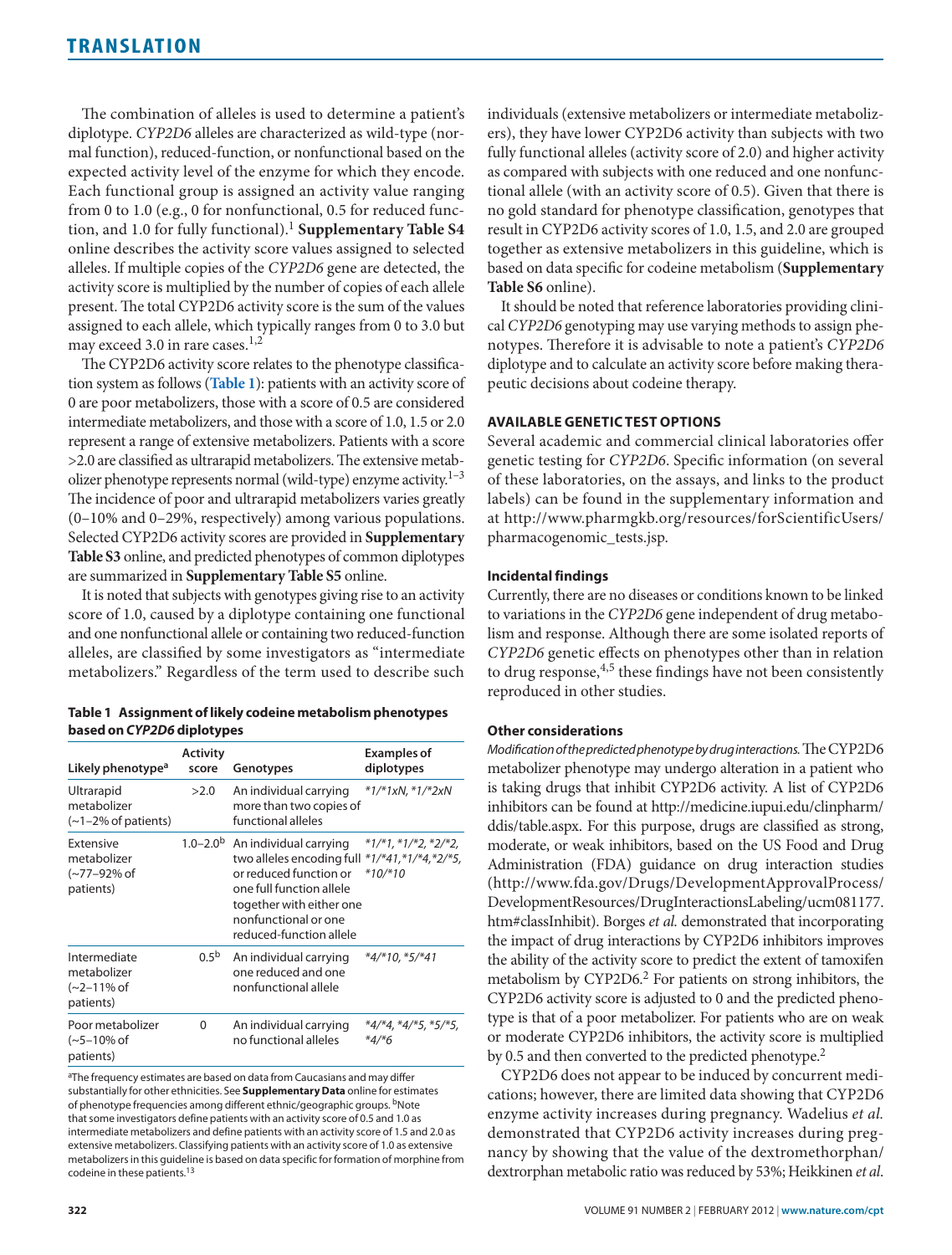demonstrated that the norfluoxetine/fluoxetine metabolic ratio increased 2.4-fold.<sup>6,7</sup> The apparent oral clearance of metoprolol was shown to increase four- to fivefold during pregnancy.<sup>8</sup> Although mean CYP2D6 activity appears to increase during pregnancy, the large interindividual variability in the increase, and the limited number of subjects studied, make it difficult to make any recommendations regarding adjustment of the activity scores of functional alleles during pregnancy. The CYP2D6 activity scores of nonfunctional alleles are not affected by pregnancy.

#### **Codeine**

## **Background**

Codeine is an opioid analgesic indicated for the relief of mild to moderately severe pain. The analgesic properties of codeine stem from its conversion to morphine and morphine-6-glucuronide because codeine's affinity for µ-opioid receptors is 200-fold weaker than that of morphine.<sup>9,10</sup> Both codeine and morphine also have antitussive effects.

*O*-Demethylation of codeine into morphine by CYP2D6 represents a minor pathway in extensive metabolizers, accounting for only 5–10% of codeine clearance in such individuals; however, this pathway is essential for its opioid activity (**[Figure](#page-2-0) 1**). The percentage of codeine converted into morphine can be affected by drug interactions and can be much higher in ultrarapid metabolizers.<sup>11</sup> Morphine is further glucuronidated to morphine-3-glucuronide and morphine-6-glucuronide. Morphine-6-glucuronide is known to have analgesic activity in humans, whereas morphine-3-glucuronide is generally not considered to possess analgesic properties. Approximately 80% of an administered dose of codeine is converted to inactive metabolites by glucuronidation to codeine-6-glucuronide via UDPglucuronosyltransferase (UGT) 2B7, and by *N*-demethylation to norcodeine via CYP3A4. The analgesic activity of codeine-6-glucuronide in humans is unknown, whereas norcodeine is thought to have no analgesic properties.

Codeine analgesia is closely related to *CYP2D6* pharmacogenetics. The association between CYP2D6 metabolizer phenotype and the formation of morphine from codeine is well defined. Pharmacokinetic and pharmacodynamic studies show a decrease in morphine levels and a decrease in analgesia in

<span id="page-2-0"></span>

**Figure 1** Codeine metabolism pathway.

poor metabolizers receiving codeine as compared with extensive metabolizers.12,13 Mikus *et al*. reported a decreased incidence of gastrointestinal side effects (i.e., constipation) in poor metabolizers as compared with extensive metabolizers;<sup>14</sup> a later study by the same group of investigators found that central side effects (e.g., sedation, nausea, and dry mouth) did not differ between poor metabolizers and extensive metabolizers.12 Further studies are needed to fully investigate the impact of the CYP2D6 poor metabolizer phenotype on the adverse-effect profile of codeine.

On the other hand, increased conversion to morphine in CYP2D6 ultrarapid metabolizers can result in toxic systemic concentrations of morphine<sup>11</sup> even at low codeine doses. The most common adverse reactions to codeine include drowsiness, lightheadedness, dizziness, sedation, shortness of breath, nausea, vomiting, and sweating. Serious adverse reactions include respiratory depression and, to a lesser degree, circulatory depression, respiratory arrest, shock, and cardiac arrest. Pharmacokinetic studies show increased conversion of codeine to morphine in ultrarapid metabolizers as compared with extensive metabolizers.<sup>15</sup> Case reports detail the occurrence of severe or lifethreatening side effects following standard doses of codeine in ultrarapid metabolizers.<sup>11,16,17</sup>

Despite these data, codeine continues to be widely used, and most patients receive codeine without prior *CYP2D6* genotyping. This guideline recommends using alternative analgesics in patients who are CYP2D6 poor metabolizers or ultrarapid metabolizers. It is important to recognize that, in addition to codeine, several other opioids are metabolized, at least in part, by CYP2D6. The opioids tramadol, hydrocodone, and oxycodone are *O*-demethylated by CYP2D6 to *O*-desmethyltramadol, hydromorphone, and oxymorphone, respectively.

Tramadol in its available racemic form is extensively metabolized via several pathways, including CYP2D6-mediated oxidation to *O*-desmethyltramadol, which has a 200-fold greater affinity for  $\mu$ -opioid receptors than the parent drug does.<sup>10,18</sup> Consequently, (+)-*O*-desmethyltramadol is principally responsible for opioid receptor-mediated analgesia, whereas (+)- and (−)-tramadol contribute to analgesia by inhibiting reuptake of the neurotransmitters serotonin and noradrenaline. As compared with CYP2D6 extensive metabolizers, poor metabolizers have been shown to have much lower median values of area under the concentration–time curves for the active metabolite after a dose of tramadol.19,20 In addition, several prospective clinical trials have shown that, as compared with CYP2D6 extensive metabolizers, poor metabolizers more often fail to exhibit analgesia in response to tramadol.18,19,21 Judging from this evidence, it is likely that tramadol has reduced clinical efficacy in CYP2D6 poor metabolizers.

Pharmacokinetic studies showed higher peak plasma concentrations of (+)-*O*-desmethyltramadol after a dose of tramadol, and also greater analgesia, stronger miosis, and higher incidence of nausea in ultrarapid metabolizers as compared with extensive metabolizers.22 There is one case report of respiratory depression in a CYP2D6 ultrarapid metabolizer with renal impairment after postsurgical tramadol treatment.<sup>23</sup> On the basis of these data, the use of analgesics other than tramadol may be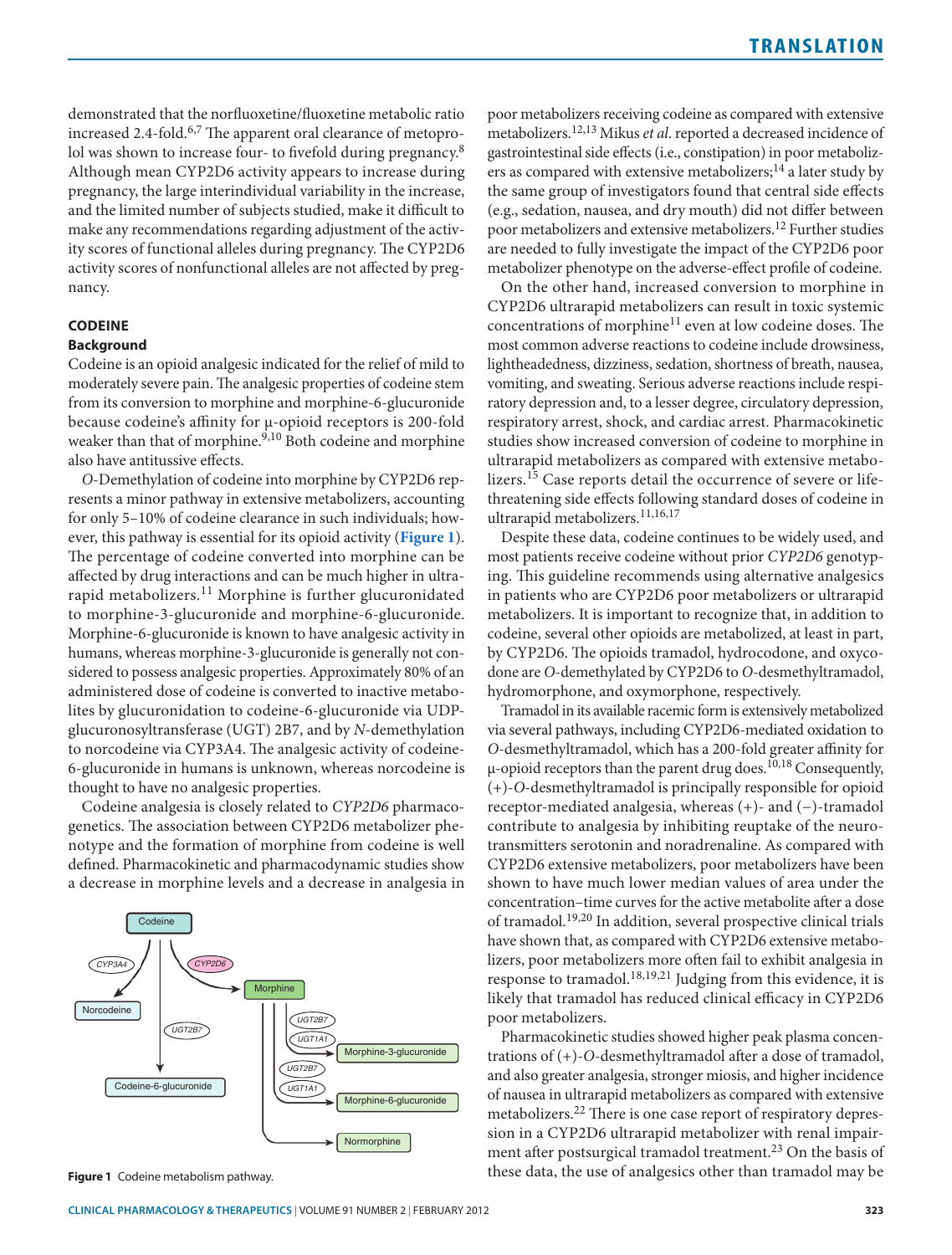preferable in CYP2D6 poor metabolizers and also in ultrarapid metabolizers.

Hydrocodone is biotransformed by CYP2D6 into hydromorphone, which has a 10- to 33-fold greater affinity for μ-opioid receptors as compared with the parent drug. Relative to extensive metabolizers, poor metabolizers have been shown to have lower peak concentrations of hydromorphone after a dose of hydrocodone24; however, CYP2D6 metabolizer status does not appear to affect response to hydrocodone.<sup>24,25</sup> To date, there is no information on the pharmacokinetics of hydrocodone in CYP2D6 ultrarapid metabolizers. Therefore, there is insufficient evidence as to whether poor metabolizers can be expected to have decreased analgesia when treated with hydrocodone, and whether ultrarapid metabolizers have an increased risk of toxicity with normal doses of hydrocodone.

Approximately 11% of an oxycodone dose is *O*-demethylated by CYP2D6 to the minor metabolite oxymorphone, which has a 40-fold higher affinity and eightfold higher potency for µ-opioid receptors as compared with the parent drug.<sup>10,26</sup> As compared with extensive metabolizers, poor metabolizers have been shown to have lower peak concentrations of oxymorphone after a dose of oxycodone.27,28 However, prospective clinical studies have produced conflicting data pertaining to the associations between CYP2D6 metabolizer phenotype and the analgesic effect and toxicity of oxycodone. In two studies in healthy volunteers, differential analgesia response to experimental pain stimuli was observed between extensive and poor metabolizers and also between ultrarapid and extensive/poor metabolizers.29,30 However, clinical studies in postoperative patients and in patients with cancer failed to demonstrate a significant difference in analgesia or side effects in response to oxycodone across CYP2D6 phenotypes.<sup>27,28</sup> Physiologic alterations (e.g., miosis) after dosing with oxycodone correlate best with exposure to the parent compound.<sup>31</sup> It is therefore premature to recommend routine therapy adjustment for oxycodone on the basis of *CYP2D6* genotype.

The differing levels of evidence for the association of CYP2D6 phenotype with hydrocodone and oxycodone analgesia as compared with codeine and tramadol may be because of the difference in the relative roles of the parent drug and circulating metabolites in analgesia among these CYP2D6 substrates.<sup>31</sup>

To avoid treatment complications, opioids that are not metabolized by CYP2D6, including morphine, oxymorphone, buprenorphine, fentanyl, methadone, and hydromorphone,<sup>32</sup> along with nonopioid analgesics, may be considered as alternatives for use in CYP2D6 poor metabolizers and in ultrarapid metabolizers, depending on the type and chronicity of the pain being treated.

## **Other genes affecting codeine**

Glucuronidation of codeine and of morphine is mediated by the polymorphic UGT2B7 enzyme.<sup>33</sup> Although the production of morphine-6-glucuronide is almost exclusively catalyzed by UGT2B7, several isoforms of the UGT1A subfamily are also involved in the formation of morphine-3-glucuronide. Conflicting evidence exists regarding the impact of the *UGT2B7\*2* variant on the glucuronidation of codeine.<sup>34</sup> Polymorphisms in the MDR1 transporter (*ABCB1*) gene also appear to have a modest association with opioid dose requirements.35 The response to codeine may also be influenced by polymorphisms in drug response genes including, but not limited to, the opioid receptor  $\mu_1$  gene *OPRM1*; however, the importance of this gene to clinical outcome is not yet fully appreciated.<sup>35</sup>

## **Linking Genetic Variability To Variability in Drug-Related Phenotypes**

There is substantial evidence linking *CYP2D6* genotype to variability in codeine efficacy and toxicity (see **Supplementary Table S6** online). Decreased codeine analgesia has been observed in poor metabolizers, whereas severe or life-threatening toxicity after normal doses of codeine has been documented in ultrarapid metabolizers. This body of evidence, rather than randomized clinical trials involving pharmacogenetic testing, provides the basis of the therapeutic recommendations in **[Table](#page-3-0) 2**.

<span id="page-3-0"></span>

|           | Table 2 Codeine therapy recommendations based on CYP2D6 |
|-----------|---------------------------------------------------------|
| phenotype |                                                         |

| Phenotype                 | <b>Implications</b><br>for codeine<br>metabolism                                                                                      | <b>Recommendations recommendation</b><br>for codeine<br>therapy                                                                                                                                  | <b>Classification of</b><br>for codeine<br>therapy <sup>a</sup> |
|---------------------------|---------------------------------------------------------------------------------------------------------------------------------------|--------------------------------------------------------------------------------------------------------------------------------------------------------------------------------------------------|-----------------------------------------------------------------|
| Ultrarapid<br>metabolizer | Increased formation Avoid codeine use<br>of morphine<br>following codeine<br>administration,<br>leading to higher<br>risk of toxicity | due to potential for<br>toxicity. Consider<br>alternative<br>analgesics such<br>as morphine or a<br>nonopioid. Consider<br>avoiding tramadol. <sup>b</sup>                                       | Strong                                                          |
| Extensive<br>metabolizer  | Normal morphine<br>formation                                                                                                          | 15-60 mg every<br>4h as needed<br>for pain (label<br>recommendation)                                                                                                                             | Strong                                                          |
| metabolizer               | Intermediate Reduced morphine<br>formation                                                                                            | Begin with 15-60<br>mg every 4 h as<br>needed for pain.<br>If no response,<br>consider alternative<br>analgesics such<br>as morphine or a<br>nonopioid. Monitor<br>tramadol use for<br>response. | Moderate                                                        |
| Poor<br>metabolizer       | Greatly reduced<br>morphine formation<br>following codeine<br>administration,<br>leading to<br>insufficient pain<br>relief            | Avoid codeine<br>use due to lack of<br>efficacy. Consider<br>alternative<br>analgesics such<br>as morphine or a<br>nonopioid. Consider<br>avoiding tramadol. <sup>b</sup>                        | Strong                                                          |

<sup>a</sup>Rating scheme is described in **Supplementary Data** online. <sup>b</sup>Although detailed recommendations for using CYP2D6 phenotype in tramadol therapy are beyond the scope of this guideline, there is strong evidence for decreased efficacy of tramadol in poor metabolizers and a single case report of toxicity in an ultrarapid metabolizer with renal impairment following tramadol postsurgery. Use of other analgesics in CYP2D6 poor metabolizers and ultrarapid metabolizers may therefore be preferable.18,19,21,23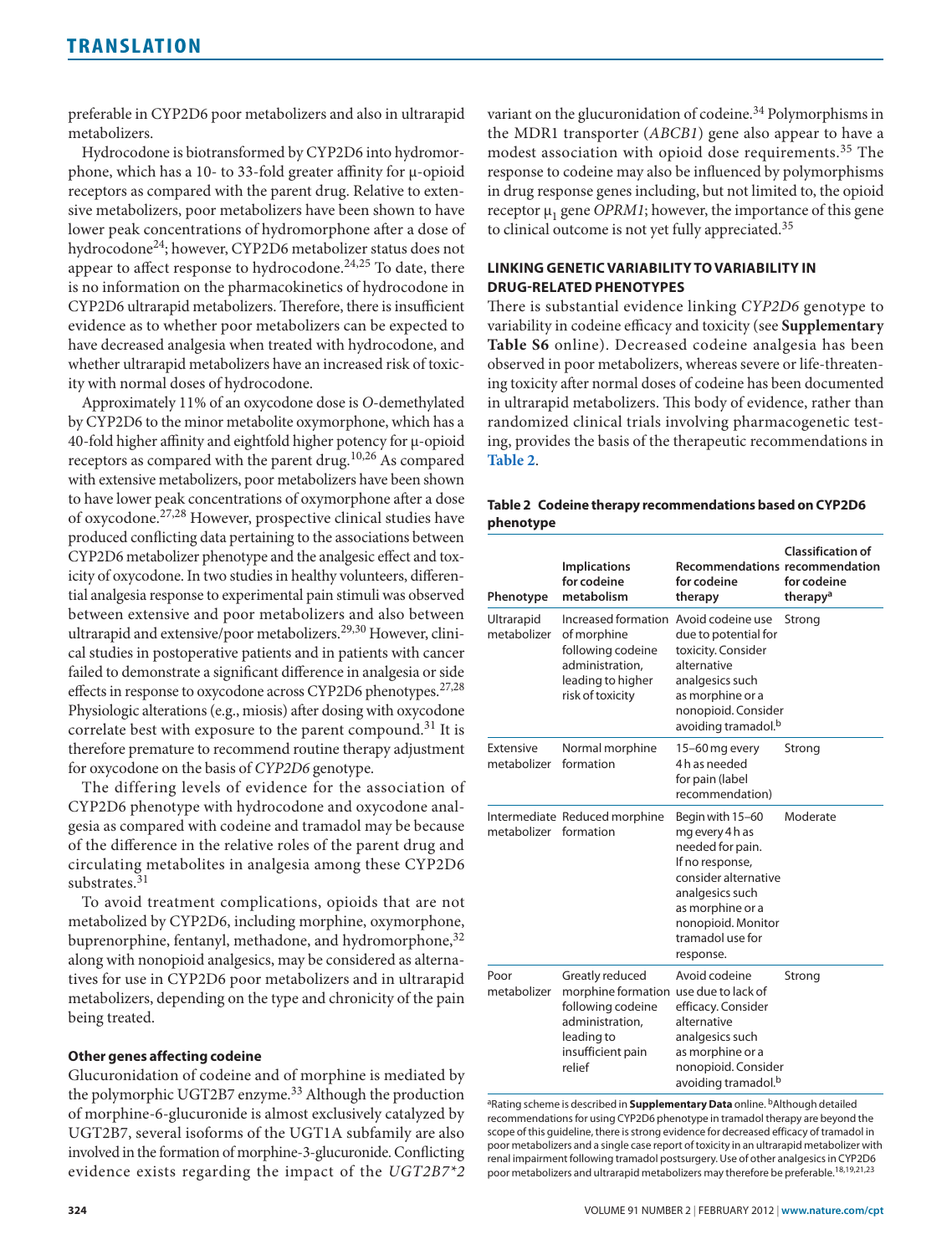# *Cyp2d6* **Genetic Test Interpretation and Suggested Clinical Action**

**[Table](#page-3-0) 2** summarizes the therapeutic recommendations for codeine based on CYP2D6 phenotype. A standard starting dose of codeine, as recommended in the product label, is warranted in patients with an extensive metabolizer phenotype (i.e., a CYP2D6 activity score of 1.0 to 2.0). Likewise, a standard starting dose of codeine is warranted in patients with an intermediate metabolizer phenotype (i.e., a CYP2D6 activity score of 0.5); these patients should be monitored closely for less than optimal response and should be offered an alternative analgesic if required. If the CYP2D6 substrate tramadol is selected as alternative therapy in intermediate metabolizers, close monitoring should be carried out because of the possibility of low response.

If clinical genotyping identifies a patient as a CYP2D6 poor metabolizer (i.e., a CYP2D6 activity score of 0), current evidence suggests that the use of codeine be avoided because of the possibility of lack of effect, and that an alternative analgesic should be used. That is, it may be preferable to use an analgesic other than the CYP2D6 substrate tramadol in poor metabolizers. There is insufficient evidence in the literature to recommend a higher dose of codeine in poor metabolizers, especially given that adverse effects do not differ between poor metabolizers and extensive metabolizers.<sup>12</sup>

In a patient identified as a CYP2D6 ultrarapid metabolizer (i.e., a CYP2D6 activity score of >2.0), the choice of an alternative analgesic should be made to avoid the risk of severe toxicity associated with a "normal" dose of codeine. That is, it may be preferable to use an analgesic other than the CYP2D6 substrate tramadol in ultrarapid metabolizers.

# **Other Considerations: Breastfed Infants**

Codeine and its metabolites, including morphine, are secreted in human breast milk, but the amount is typically low and dose dependent. However, breastfeeding women with an ultrarapid metabolizer phenotype may achieve high serum levels of morphine on standard codeine therapy.36 This may lead to high concentrations of morphine in breast milk and dangerously high serum morphine levels in their breastfed infants.<sup>37</sup> Notably, there was a reported case of fatal opioid poisoning in a breastfed neonate as a result of the codeine treatment taken by the mother, an ultrarapid metabolizer.<sup>38</sup> Case reports such as this prompted the FDA to change the codeine product label to include information on the increased risk of morphine overdose in breastfed infants whose mothers are taking codeine and are ultrarapid metabolizers. Additional information about codeine use in breastfeeding mothers can be found elsewhere.<sup>39</sup> Codeine is not recommended in children less than 2 years of age and presumably would carry similar dangers in other neonates and young children who are themselves ultrarapid metabolizers.<sup>17</sup>

# **Potential Benefits and Risks For the Patient**

The potential benefit of *CYP2D6* genotype testing is that patients with genotypes that are associated with a higher risk of ineffective analgesia or of an adverse event may be identified, and alternative analgesics may be administered to these patients. *CYP2D6* genotyping is reliable when performed in qualified laboratories. However, as with any laboratory test, a possible area of risk is an error in genotyping, which could have long-term adverse health implications for the patient.

# **Caveats: Appropriate Use and/Or Potential Misuse of Genetic Tests**

One of the challenges with using clinical pharmacogenetic testing for codeine dosing is the need for results at the time an analgesic regimen is chosen. The ideal situation is to preemptively genotype patients who may need pain control in the future. For instance, preemptive *CYP2D6* genotyping has been implemented in patients treated for acute lymphoblastic leukemia, who often require pain control medication during their therapy.<sup>40</sup> Like all diagnostic tests, the *CYP2D6* genotype test is one of multiple pieces of information that clinicians should consider in guiding their therapeutic choice for each patient.

## **Disclaimer**

Clinical Pharmacogenetics Implementation Consortium (CPIC) guidelines reflect expert consensus based on clinical evidence and peer-reviewed literature available at the time they are written and are intended only to assist clinicians in decision making and to identify questions for further research. New evidence may have emerged since the time a guideline was submitted for publication. Guidelines are limited in scope and are not applicable to interventions or diseases not specifically identified. Guidelines do not account for all individual variations among patients and cannot be considered inclusive of all proper methods of care or exclusive of other treatments. It remains the responsibility of the health-care provider to determine the best course of treatment for a patient. Adherence to any guideline is voluntary, with the ultimate determination regarding its application to be made solely by the clinician and the patient. CPIC assumes no responsibility for any injury to persons or damage to persons or property arising out of or related to any use of CPIC's guidelines, or for any errors or omissions.

**SUPPLEMENTARY MATERIAL** is linked to the online version of the paper at <http://www.nature.com/cpt>

## **Acknowledgments**

We acknowledge the critical input of S. Cross, H.J. Guchelaar, J. Hoffman, T. Manolio, P. Mummaneni, M. Relling, and S. Scott and members of the Clinical Pharmacogenetics Implementation Consortium of the Pharmacogenomics Research Network, funded by the National Institutes of Health (NIH). This work was supported by NIH U01 GM061373, R01 GM088076, K24DA00417, PharmGKB (R24-GM61374), ALSAC, and the Agency for Healthcare Research and Quality R01 HS19818-01. The content is solely the responsibility of the authors and does not necessarily represent the official views of the Agency for Healthcare Research and Quality.

#### **Conflict of Interest**

The authors declared no conflict of interest.

<sup>© 2012</sup> American Society for Clinical Pharmacology and Therapeutics